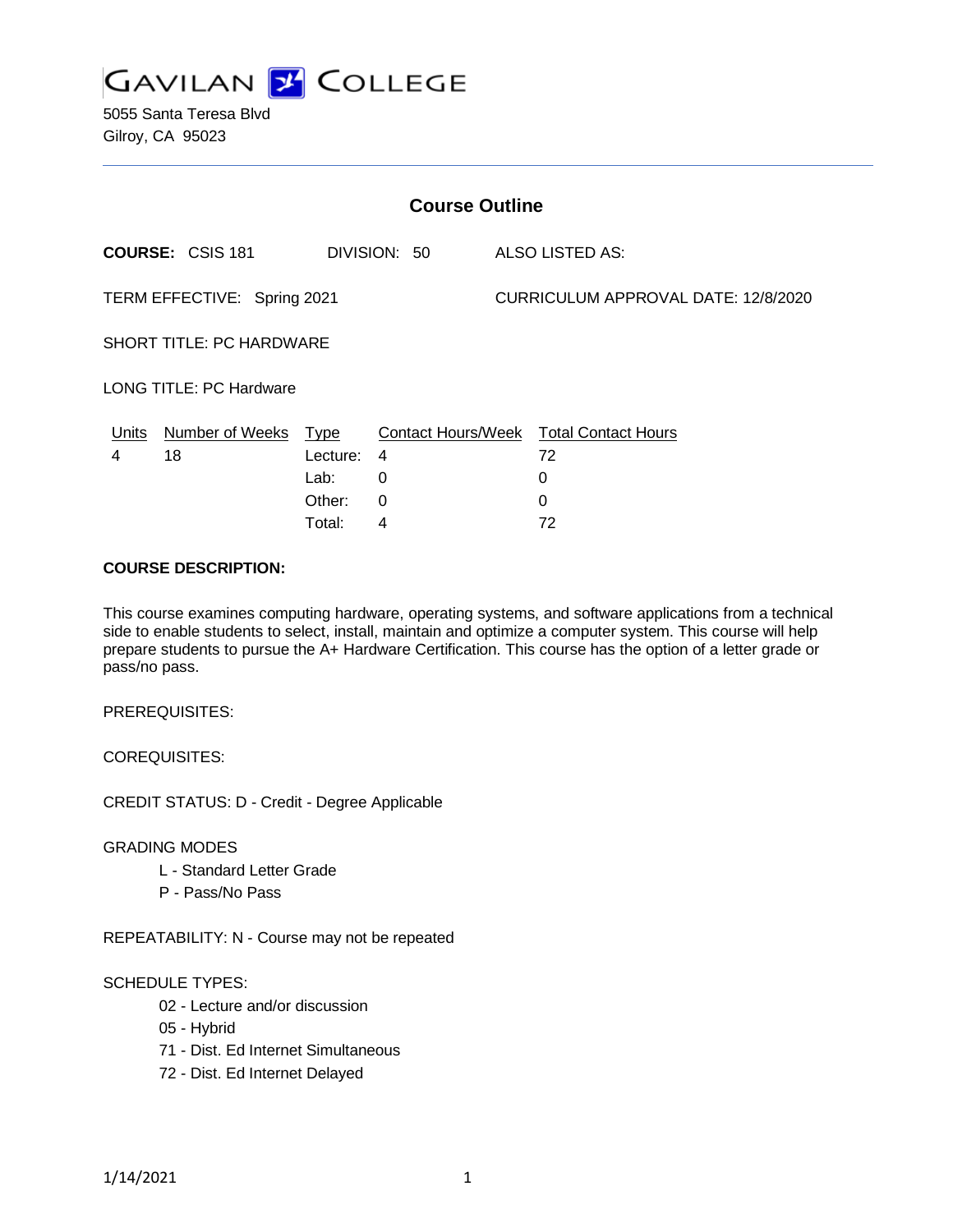### **STUDENT LEARNING OUTCOMES:**

By the end of this course, a student should:

- 1. Describe how a computer works in general terms.
- 2. Analyze computer operating problems.
- 3. Use troubleshooting tools to diagnose and repair computers.
- 4. Assemble a computer using components.

#### **CONTENT, STUDENT PERFORMANCE OBJECTIVES, OUT-OF-CLASS ASSIGNMENTS**

Curriculum Approval Date: 12/8/2020

4 Hours

How computers work, hardware, software.

Hardware used for input and output.

Components used primarily for processing.

Temporary and permanent storage.

Interface cards. Electrical systems.

Three types of software and what they do.

Observing the boot process and hardware components.

Using the Internet for research.

Using Microsoft diagnostics with windows.

Using device manager.

Use shareware to examine a computer.

Student Performance Objectives: Describe the functions performed by different hardware components of a microcomputer; about the three kinds of software and how they relate to one another and to hardware; and how the CPU uses primary and secondary storage to manage software.

#### 8 Hours

How software and hardware works together.

The boot process.

How software manages hardware resources.

Protecting data, software, and hardware.

System resources defined.

Memory addresses.

Input/output addresses.

Direct memory access channels.

Saving and restoring setup information in CMOS.

Backing up your hard drive.

Documentation.

Types of system boards.

The system clock.

The CPU and the chip set, relating CPU attributes to bus architecture.

ROM BIOS, plug and play BIOS, flash ROM.

RAM, dynamic memory, static cache memory.

Buses and expansion slots.

Bus evolution, what a bus does.

Setting the CPU and bus speeds.

Hardware configuration, setup stored on a CMOS chip.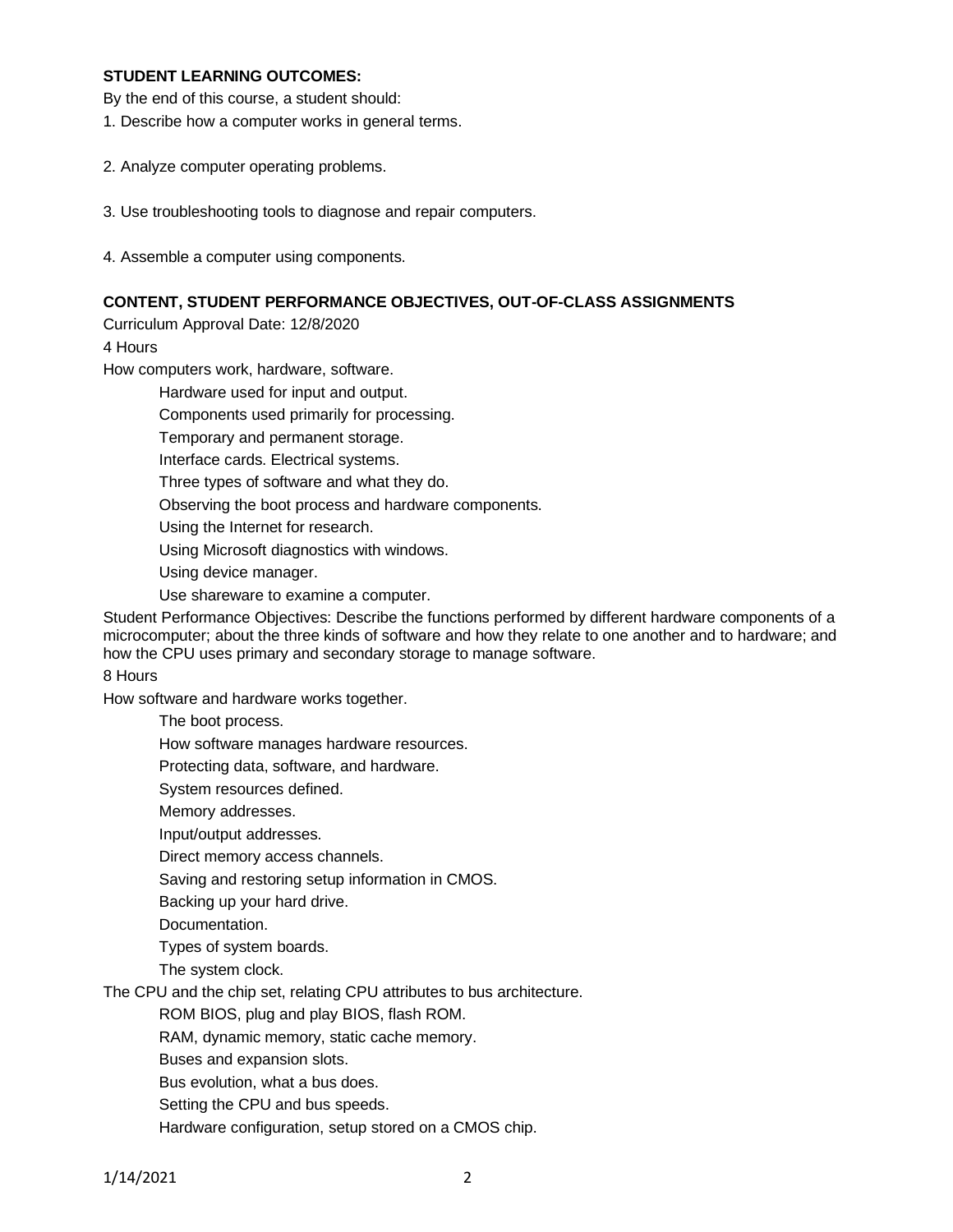Safety precautions.

Protect against electricity.

Restoring and saving the CMOS settings.

Using a system board diagnostic utility.

Print a summary of system hardware.

Understanding hardware documentation.

Using the internet for research.

Student Performance Objectives: Describe what happens when you first turn on a computer, so that both the hardware and the software are poised to follow your directions. Explain how hardware interacts with the system and how software manages hardware resources; and practical and easy ways to protect hardware and software. List the physical components on the system board; and describe how the system board transports data, follows programming logic, and coordinates the time and execution of each processing task.

8 Hours

Understanding and managing memory.

How DOS and Windows view memory, upgrading memory.

Physical memory, ROM and RAM.

Areas of the memory map, virtual memory.

Planning and pricing memory.

Using upper memory.

Troubleshooting memory.

Student Performance Objectives: Describe the types of physical memory housed on the system board and expansion boards; how memory is used by DOS and Windows; how to manage memory using DOS and Windows; and how to upgrade the memory in a computer.

#### 8 Hours

Removable Drives.

How data is physically stored on a disk.

Exchanging and supporting removable drives.

The formatting process.

Using diagnostic software.

Troubleshooting skills.

Comparing the data storage cost of devices.

Using the internet for research.

Student Performance Objectives: Explain how data is stored on a disk and the formatting process. Demonstrate utilizing the internet for research.

#### 8 Hours

Introduction to hard drives.

How a hard drive is logically organized to hold data.

Operating system commands to manage a hard drive.

Optimizing a hard drive.

Hard drive technology.

Fragmentation, cross-linked and lost clusters, disk compression, disk caching.

Examining a hard drive's BIOS settings.

Examining the first entries at the beginning of a hard drive.

Recovering a file.

Student Performance Objectives: Describe how data is stored on removable drives and on a hard drive; how to use DOS and Windows commands to manage data on drives; how to identify the various types of hard drives and understand the advantages of each; and how to manage a hard drive to optimize its performance. Install a hard drive and use diagnostic software and apply troubleshooting skills.

8 Hours

Hard drive installations and support.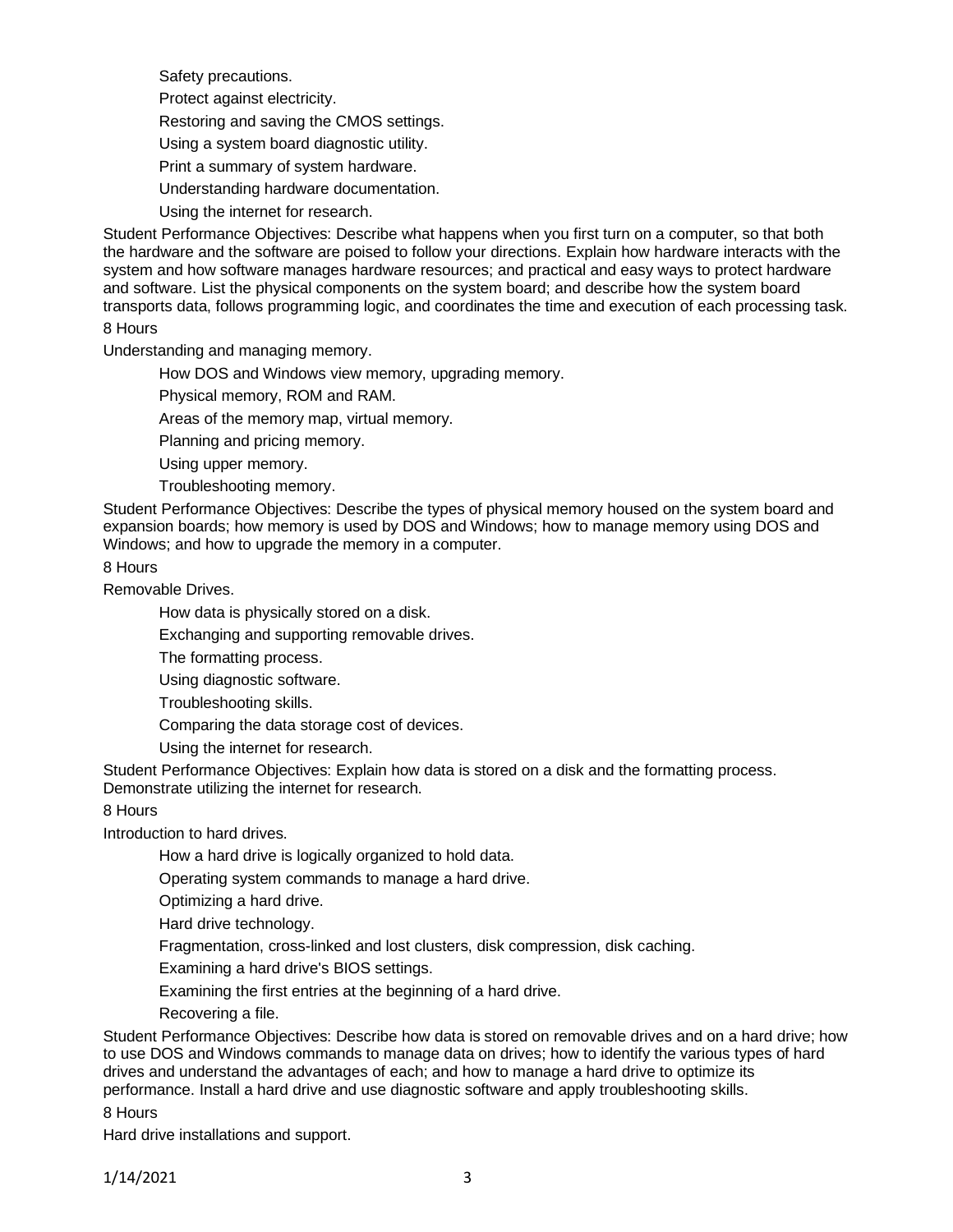Hard drives and data recovery.

Installing a hard drive.

Partitioning the hard drive.

OS or high-level format.

Installing software.

Multiple operating systems.

Utility software.

Damaged root directory.

Corrupted system files.

Corrupted data and program files.

Hard drive troubleshooting guidelines.

Hard drive does not boot.

Drive retrieves and saves data slowly.

Computer will not recognize a newly installed hard drive.

Research third party software on the internet.

Data recovery services.

Student Performance Objectives: Explain and demonstrate how to install hard drives. List the hard drive troubleshooting guidelines.

### 8 Hours

Troubleshooting fundamentals, tools, guidelines.

Troubleshooting tools.

Bootable rescue disk.

Diagnostic tools and software.

Virus detection software.

How to isolate computer problems and devise a course of action.

Troubleshooting guidelines.

The power system.

The system board.

The operating system and hard drive.

Booting, keyboard and monitor.

Create a boot or rescue disk.

Documentation.

Back ups.

Interacting with the user.

Using the windows control panel.

Student Performance Objectives: Discuss the recent evolution of several system-board components and how to set the CPU and system bus frequency for the system board.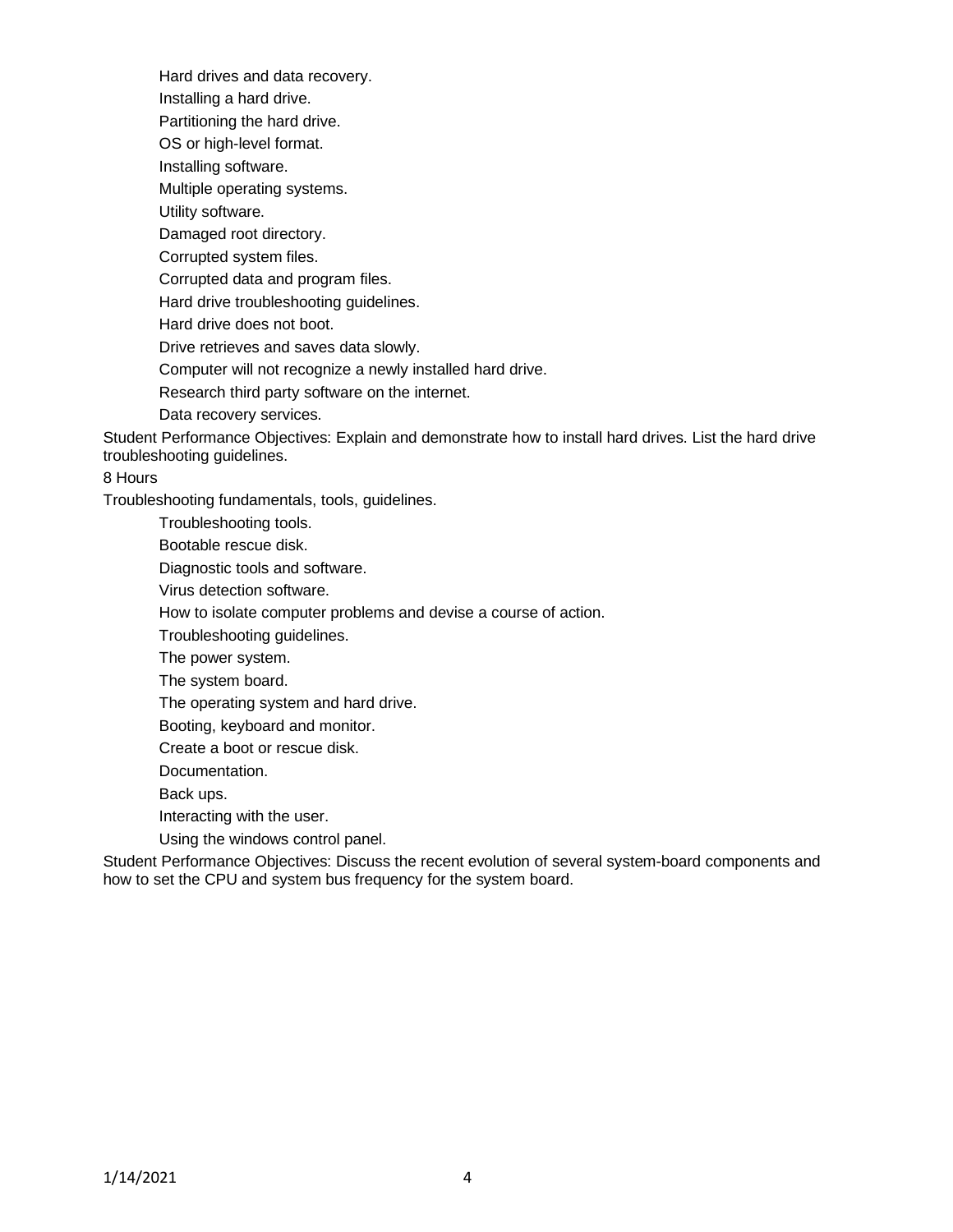# 5 Hours

Supporting I/O devices.

Basic principles of peripheral installations.

Using port and expansion slots.

Keyboards.

Computer video and monitors, video memory.

Hardware devices and device drivers.

Application software.

Using ports and expansion slots for add-on devices.

Serial ports, Parallel ports, USB ports.

Keyboards and connectors.

Pointing devices, cleaning the mouse.

Protected-mode and real-mode drivers.

Student Performance Objectives: Discuss using port and expansion slots and utilize port and expansion slots for add-on devices. List and state the reason for using various ports.

4 Hours

Multimedia Technology.

Multimedia on a PC.

What CPU technologies do for multimedia.

Devices supporting multimedia. CD-ROM drives, sound cards, digital cameras, MP3 player, DVD.

Preparing for a Windows crash.

Comparing sound quality.

Troubleshooting skills.

Student Performance Objectives: Explain what CPU technologies do for multimedia. Discuss the devices supporting multimedia. Apply troubleshooting skills.

5 Hours

Electricity and Power Supplies.

Surge protection and battery backup.

Introduction to basic electricity, voltage, amps, the relationship between voltage and current, ohms, wattage, AC and DC current, hot, neutral and ground.

Measuring the voltage supply.

Using a multimeter.

Power supply troubleshooting guidelines.

Upgrading the power supply.

Energy star computers.

Surge protections and battery backup.

Uninterruptible power supply.

Fire extinguishers.

Student Performance Objectives: Discuss how electricity is measured; how to measure the voltage output of the power supply; how to change a power supply; and how the computer system can be protected from damaging changes in electrical power.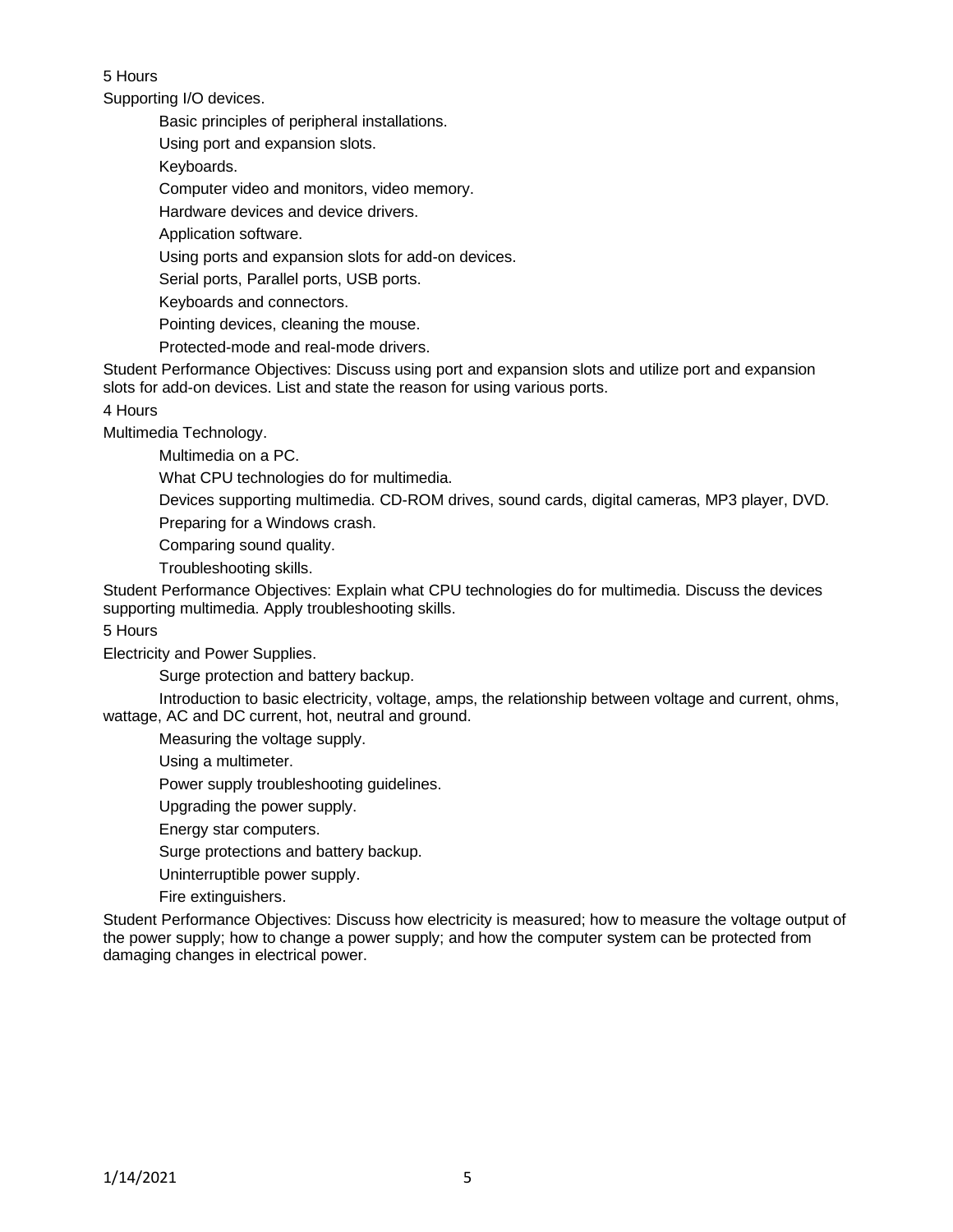## 4 Hours

Purchasing a PC or building your own.

Viruses, disaster recovery, and a maintenance plan that works.

Selecting a personal computer to meet your needs.

Preparing to build your own PC.

Building a personal computer, step by step.

Preventative maintenance.

Viruses and other computer infestations.

All about backups and fault tolerance.

Student Performance Objectives: List pros and cons of assembling a PC from parts, and discuss preventive maintenance and procedures designed to protect systems.

2 Hours

Final Exam

## **METHODS OF INSTRUCTION:**

Lecture, demonstration, video, Internet searches, team projects

# **OUT OF CLASS ASSIGNMENTS:**

Required Outside Hours: 60 Assignment Description: Read the assigned pages in the text. Take the corresponding online quiz. Required Outside Hours: 84 Assignment Description: Complete the assigned projects and internet searches.

# **METHODS OF EVALUATION:**

Percent of total grade: 10.00 % Percent range of total grade: 10% to 20% Written Homework Problem-solving assignments Percent of total grade: 60.00 % Percent range of total grade: 40% to 70% Homework Problems, Quizzes, Exams Skill demonstrations Percent of total grade: 20.00 % Percent range of total grade: 10% to 20% Performance Exams Objective examinations Percent of total grade: 10.00 % Percent range of total grade: 10% to 40% Multiple Choice, True/False, Matching Items, Completion

# **REPRESENTATIVE TEXTBOOKS:**

Jean Andrews, Joy Dark, Jill West. CompTIA A+ Guide to Managing and Maintaining Your PC, Ninth Edition. Boston, MA: Cengage,2017. ISBN: 9780357687727 Reading Level of Text, Grade: 12+ Verified by: Ellen Venable